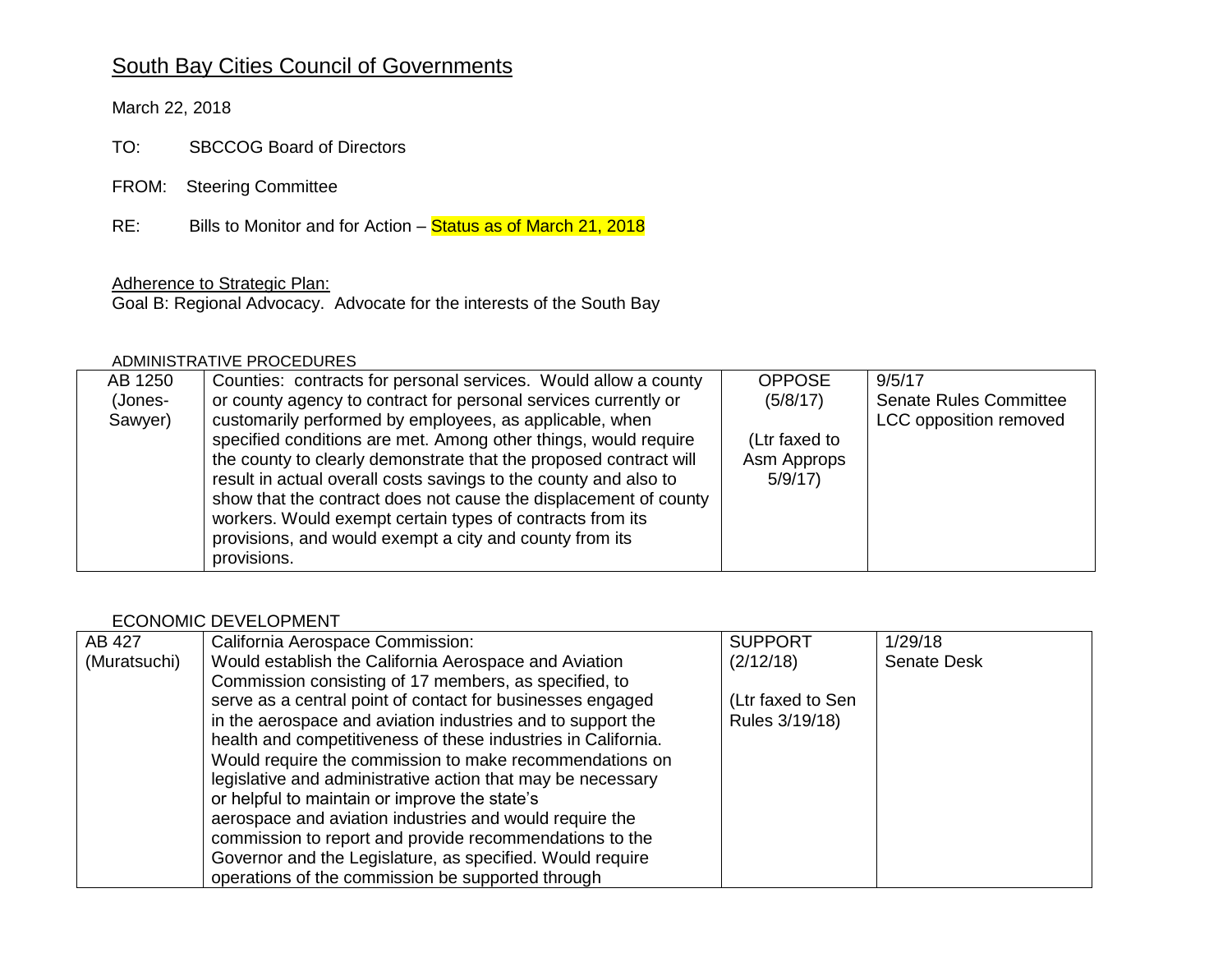|  |  | nonstate moneys and would require that funds received by<br>the commission be deposited in the Aerospace and Aviation<br>Account, which the bill would create in the California<br>Economic Development Fund, to be used by the<br>commission upon appropriation by the Legislature. |  |  |
|--|--|--------------------------------------------------------------------------------------------------------------------------------------------------------------------------------------------------------------------------------------------------------------------------------------|--|--|
|--|--|--------------------------------------------------------------------------------------------------------------------------------------------------------------------------------------------------------------------------------------------------------------------------------------|--|--|

## ENVIRONMENT

| AB 1775      | State lands: leasing: oil and gas. Would prohibit the State Lands   | <b>SUPPORT</b> | AB 1775                         |
|--------------|---------------------------------------------------------------------|----------------|---------------------------------|
| (Muratsuchi) | Commission and the local trustees of granted public trust lands     | (2/12/18)      | <b>Assembly Natural</b>         |
|              | from entering into any new lease or other conveyance or from        |                | <b>Resources Committee</b>      |
| SB 834       | entering into any lease renewal, extension, or modification that    | (Ltr faxed to  | Hearing Date: 4/9/18            |
| (Jackson)    | authorizes a lessee to engage in new or additional exploration,     | Asm Nat Res    |                                 |
|              | development, or production of oil or natural gas upon lands owned   | 3/19/18        |                                 |
|              | by the state and under the jurisdiction of the commission that are  |                |                                 |
|              | located seaward of the ordinary high water mark for tidal           |                |                                 |
|              | waterways and the ordinary low water mark for navigable nontidal    | (Ltr faxed to  |                                 |
|              | waterways that would result in the increase of oil or natural gas   | Sen Nat Res    | SB 834                          |
|              | production from federal waters. The bill would apply the exceptions | 3/19/18        | <b>Senate Natural Resources</b> |
|              | applicable to the California Coastal Sanctuary to these provisions. |                | and Water Committee             |
|              | The bill would authorize the commission to establish guidelines for |                | Hearing Date: 4/16/18           |
|              | the implementation of these provisions.                             |                |                                 |
|              |                                                                     |                |                                 |
|              |                                                                     |                |                                 |

| <b>HOUSING</b> |                                                                       |                |                          |
|----------------|-----------------------------------------------------------------------|----------------|--------------------------|
| <b>SB 827</b>  | Planning and zoning: transit-rich housing bonus. Would authorize      | <b>OPPOSE</b>  | 1/16/18                  |
| (Wiener)       | a transit-rich housing project to receive a transit-rich housing      | (2/12/18)      | Senate Transportation &  |
|                | bonus. Would define a transit-rich housing project as a residential   |                | <b>Housing Committee</b> |
|                | development project the parcels of which are all within a 1/2 mile    | (Ltr faxed to  |                          |
|                | radius of a major transit stop or a 1/4 mile radius of a high-quality | Sen Transp and | LCC opposes              |
|                | transit corridor, as those terms are further defined. The bill would  | Housing        |                          |
|                | exempt a project awarded a housing opportunity bonus from             | 3/19/18        |                          |
|                | various requirements, including maximum controls on residential       |                |                          |
|                | density or floor area ratio, minimum automobile parking               |                |                          |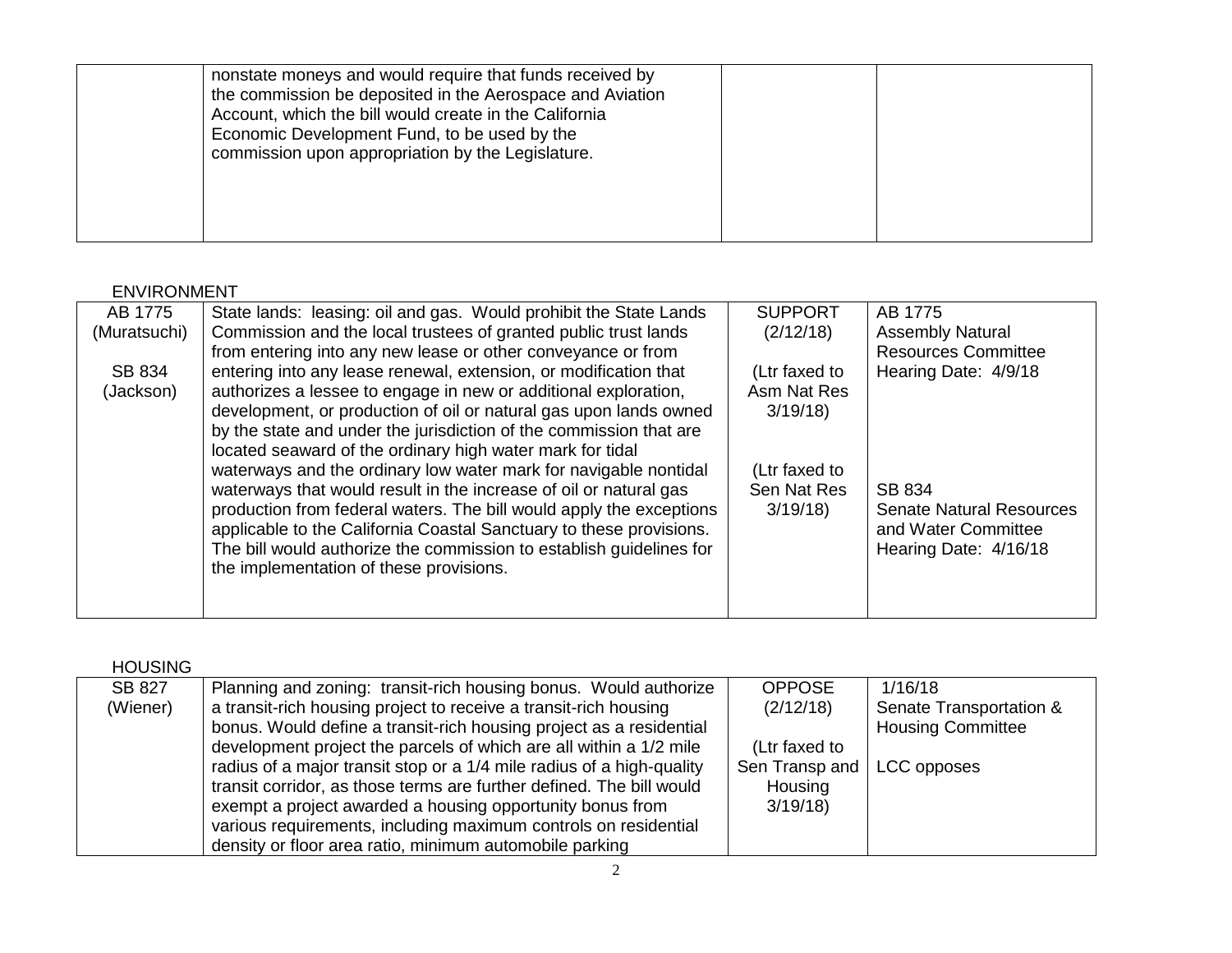|                           | requirements, design standards that restrict the applicant's ability<br>to construct the maximum number of units consistent with any<br>applicable building code, and maximum height limitations, as<br>provided. |                                   |                                          |
|---------------------------|-------------------------------------------------------------------------------------------------------------------------------------------------------------------------------------------------------------------|-----------------------------------|------------------------------------------|
| <b>SB 828</b><br>(Wiener) | Land use: housing element. <b>AMENDED 3/14/18</b><br>The Planning and Zoning Law requires a city or county to adopt a                                                                                             | <b>RECOMMEND</b><br><b>OPPOSE</b> | 3/14/18<br><b>Senate Rules Committee</b> |
|                           | general plan to include a housing element and requires a planning                                                                                                                                                 |                                   |                                          |
|                           | agency to submit a draft of the housing element to the Department                                                                                                                                                 |                                   | LCC watch                                |
|                           | of Housing and Community Development for review, as specified.<br>This bill would increase the percentage of the need for housing                                                                                 |                                   |                                          |
|                           | for very low and low-income households that the program is                                                                                                                                                        |                                   |                                          |
|                           | required to accommodate to 200%. Would require the final                                                                                                                                                          |                                   |                                          |
|                           | regional housing need plan to reflect equitable allocations for<br>housing of all income levels, and not demonstrate disparities that                                                                             |                                   |                                          |
|                           | promote racial or wealth disparities throughout a region. Also                                                                                                                                                    |                                   |                                          |
|                           | requires the plan, in particular communities, to demonstrate a high                                                                                                                                               |                                   |                                          |
|                           | rate of new housing production for households of all income levels<br>and that median rent or home prices available for rent or sale that                                                                         |                                   |                                          |
|                           | exceed levels affordable to median income households shall be                                                                                                                                                     |                                   |                                          |
|                           | alleviated, as specified.                                                                                                                                                                                         |                                   |                                          |

#### PUBLIC SAFETY

| AB 1795  | Expanding Access to Community Paramedicine: Would authorize            | <b>SUPPORT</b> | 1/22/18                             |
|----------|------------------------------------------------------------------------|----------------|-------------------------------------|
| (Gipson) | a local emergency medical services agency to submit, as part of its    | (2/12/18)      | <b>Assembly Health</b>              |
|          | emergency services plan, a plan to transport specified patients to a   |                | Committee                           |
|          | community care facility, as defined, in lieu of transportation to a    |                |                                     |
|          | general acute care hospital. The bill would make conforming            |                |                                     |
|          | changes to the definition of advanced life support to include          |                | <b>Priority for Supervisor Hahn</b> |
|          | prehospital emergency care provided before and during, transport       |                |                                     |
|          | to a community care facility, as specified. The bill would also direct |                |                                     |
|          | the Emergency Medical Services Authority to authorize a local          |                |                                     |
|          | EMS agency to add to its scope of practice for specified               |                |                                     |
|          | emergency personnel those activities necessary for the                 |                |                                     |
|          | assessment, treatment, and transport of a patient to a community       |                |                                     |
|          | care facility.                                                         |                |                                     |